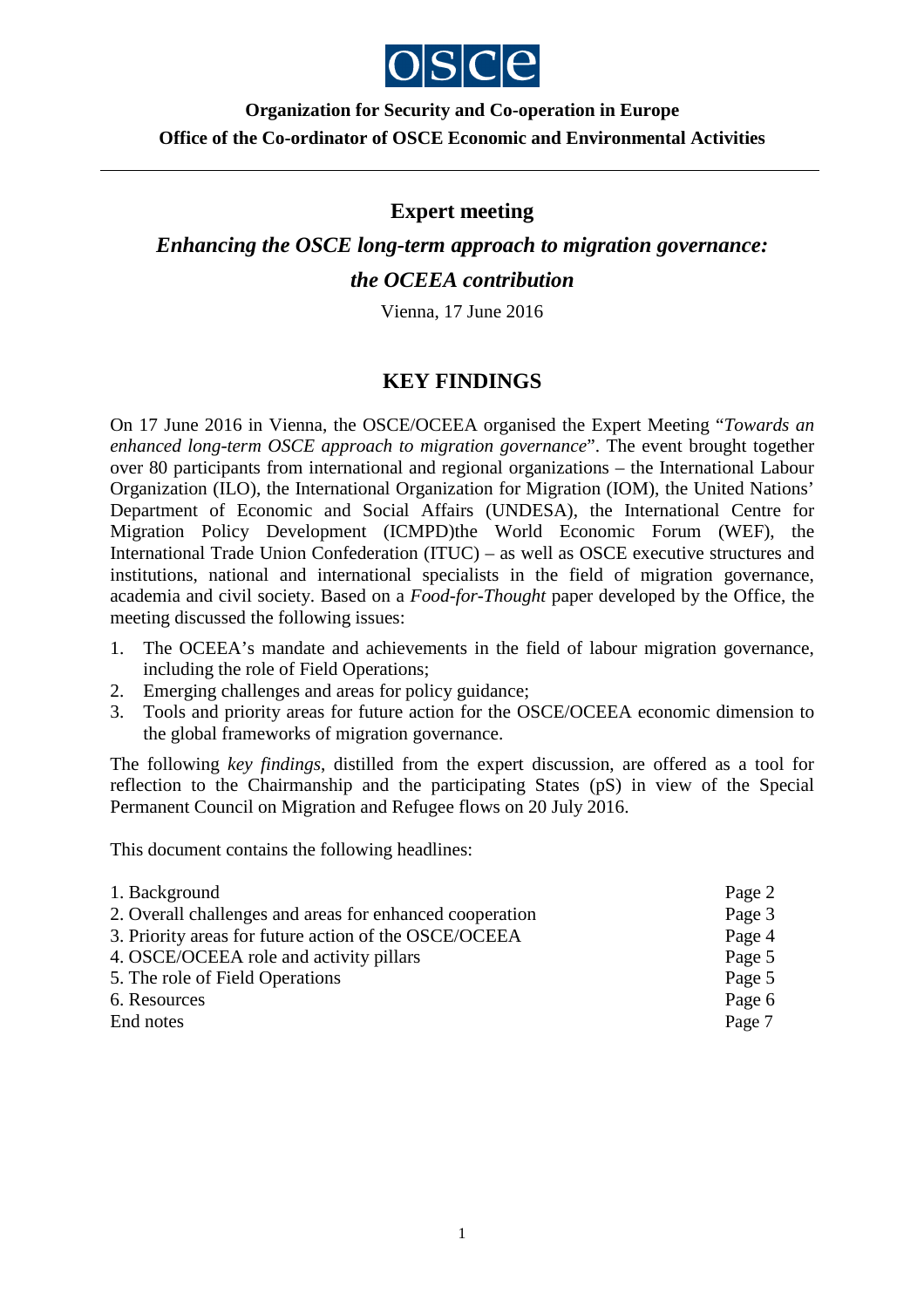### **1. BACKGROUND**

The international movement of people has been an area of focus for the OSCE since its establishment. The OSCE commitments refer to migration governance in a comprehensive way. i

By depicting migration as a relevant contributing factor to economic stability and security in the OSCE region, the commitments contained in the Helsinki Final Act paved the way to further decisions that shape the current mandate of the OSCE in the second dimension, elaborating on economic and social aspects of migration: the Ljubljana Ministerial Council Decision no. 02/05 on *Migration*, and the Athens Ministerial Council Decision no. 05/09 on Migration management.<sup>ii</sup> These OSCE commitments emphasize addressing legal and orderly migration, protection of migrants' personal and social welfare, attention to recruitment practices, provision of vocational training as well as equality of rights between migrant workers and nationals regarding conditions of employment and social security.

The size, composition, and direction of migration flows within, from and into the OSCE area have been magnified, diversified and accelerated by globalization. Legal and 'illegal'<sup>iii</sup> migration patterns tend to influence each other, impacting on security, economic growth and social cohesion. Similarly, the international, regional and States' responses have evolved considerably. Aware of the economic and social potential of migration, regional agreements on economic integration have fostered intra-regional mobility of people, specifically within the thirteen Regional Economic Communities (RECs) involving more than 100 countries that have established or are negotiating formal regimes of free circulation of persons (including the EU and the Eurasian Economic Union-EAEU).

Yet, despite demographic shifts and evidence-based needs of labour markets and private sector, inter-regional and transnational migration has been met with growing wariness and sometimes outright resistance, supported by increasingly opposing public opinions. The emergence of new barriers to migration risks regression to limitations on movement reminiscent of pre and post second-world war eras. The spectre of an "invasion" of poor and 'different' migrants has been increasingly – and dangerously – raised not only by manifestly xenophobic parties.<sup>iv</sup> Despite the reality of evidence predominantly to the contrary, even more "mainstream" positions assert that alleged costs of receiving and integrating refugees/migrants generally outweigh the benefits for economies and social development.<sup>v</sup> The association of terrorism with migration has exacerbated *securitizing* the debate, despite the fact that most acts to date attributed to terrorists were executed by native born citizens, albeit originating in marginalized communities with immigrant backgrounds.

States' responses towards progressively more restrictive national migration policies have often produced counter-productive effects in a world globalized economy where goods and financial assets move increasingly along safe and rapid channels: restrictive migration policies limit circularity and return; exacerbate a parallel market of unlawful intermediaries that facilitate the movement and job placement of individuals outside the safeguards of the law; foster exploitative practices of legal and 'illegal' migrant workers and consequent social dumping effects<sup>vi</sup> that are detrimental for the labour market transparency and the fair competition in the national economy, undermining social cohesion and fuelling turf battles among social groups - national and migrant workers, women and men workers - that feel discriminated against for different reasons.

Despite international policy frameworks have evolved considerably to guide States in elaborating their own national policy, the multilateral response is still fragmented. The complexity of the issue is mirrored in the discussions – and related recognition of rights around 'voluntary' – economic-driven – migrants and 'involuntary' – conflict and persecution-induced – migrants, these latter defined in the 1951 Refugee Convention<sup>vii</sup>. Indeed, States retain their sovereign prerogative to decide on admission, conditions of stay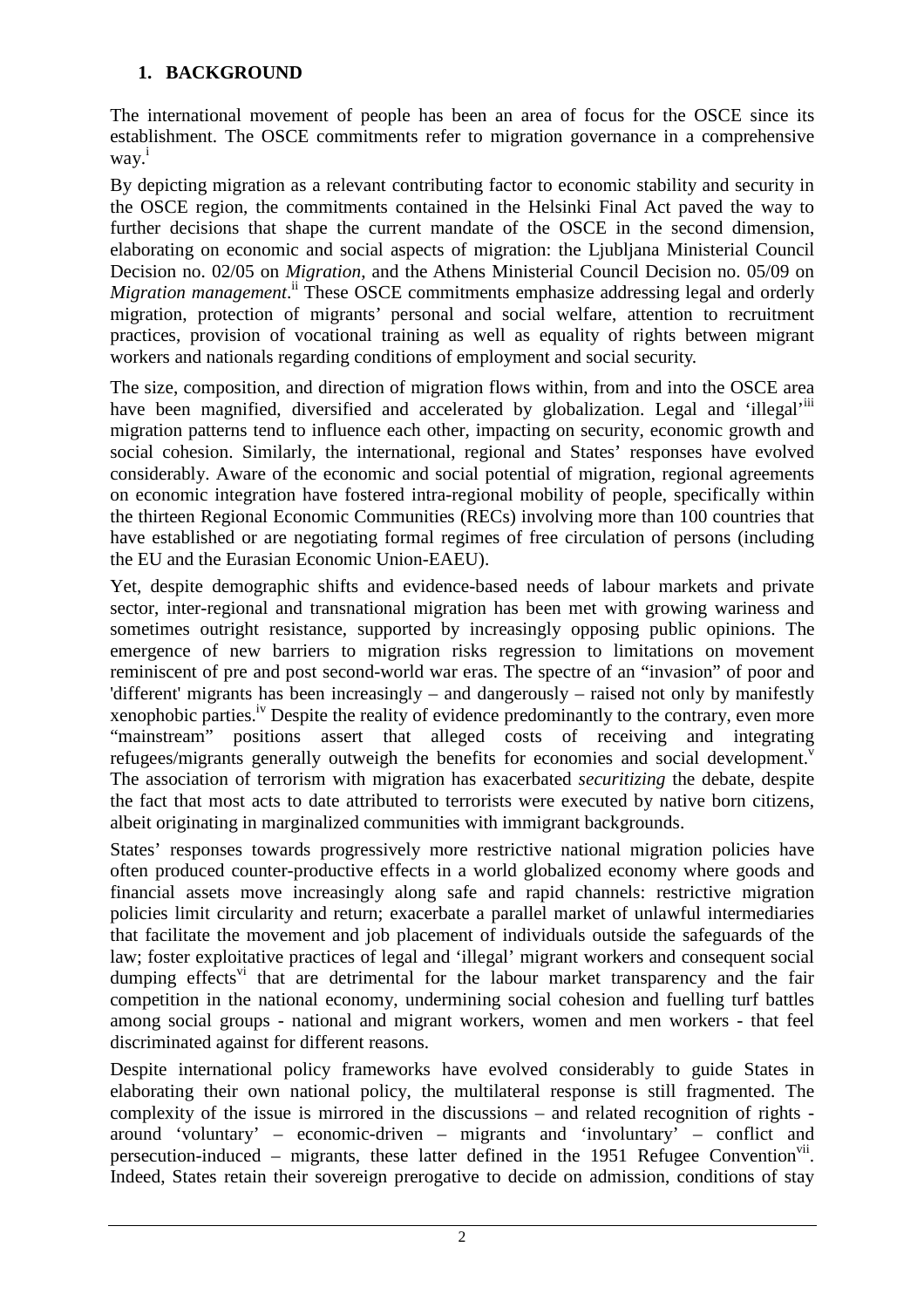and expulsion of non-nationals – both in case of 'voluntary' and 'involuntary' migratory movements, as well as in case of legal and 'illegal' migration flows.

The lack of agreed definitions - in international or in some cases national law - of migrationrelated issues, like migration, integration, diaspora, settlement, family/family reunification, confirms the need for a systematic, inclusive, evidence-based and politically-sensitive dialogue on migration at different levels, international, regional and local, involving a wide array of stakeholders, national and local authorities, trade unions, the private sector, hosting and sending communities and the migrants themselves.

## **2. OVERALL CHALLENGES AND AREAS FOR ENHANCED CO-OPERATION**

Considering its consolidated mandate in the economic dimension – focused on fostering and supporting legal migration – and based on the Office's *Food-for-Though* paper and the discussions at the Expert meeting, the following overall challenges for migration governance across the OSCE region include:

#### **2.1. Migration legislation and policy in many countries is still inadequate to effectively govern migration and its labour, economic and social dimensions, including migrants' social and labour inclusion**

- There is a strong need to overcome *ad hoc* and emergency approaches and promote evidence- and standards-based migration governance policies addressing key economic and social benefits of migration;
- Key aspects of labour laws and regulations as well as migration polices need more accurate and comprehensive analysis as well as harmonisation in order to avoid perpetuation of abusive and exploitative working conditions and employment relations for many migrants, both legal and 'illegal', both migrant workers as well as refugees;
- In achieving effective governance of migration including migrants' labour and social inclusion - a participatory and bottom-up approach is essential in discussing migrationrelated challenges in order to identify shared and tailored responses
- There is a need to enhance understanding of emerging migration trends, particularly of youth, considering that individuals aged 16-28 are prevalent in today's migrants' stock
- Significant gaps in understanding, competencies and capacities at different levels of governments and civil society need to be bridged in order to pursue enhanced effectiveness in managing all the different stages of the migration process: recruitment, job placement, integration, return or re-emigration
- A closer attention should be paid to circular migration schemes and avoid counterproductive effects related to brain waste and de-skilling effects of migration
- There is a need to identify ways to increase the capacity of States' reception systems to address unregulated flows of people whose legal status – refugee, asylum seeker, economic migrant, victim of trafficking etc. – is still undetermined. The aim is to avoid that individuals remain in a limbo situation for long periods, which undermines the States' interest for security and control of the territory, and the individuals' interest to enjoy durable solutions in the country of first reception, destination, origin or in a third country.

#### **2.2. The need for maintaining an inclusive, politically-sensitive and response-oriented dialogue on migration and mobility within and among regional integration processes concerning OSCE participating States**

• The main obstacle to good migration governance is securitizing the overall discussion. The OSCE's comprehensive concept of security can provide useful guidance in leading a politically-sensitive dialogue among the pS and with other international and regional actors in this field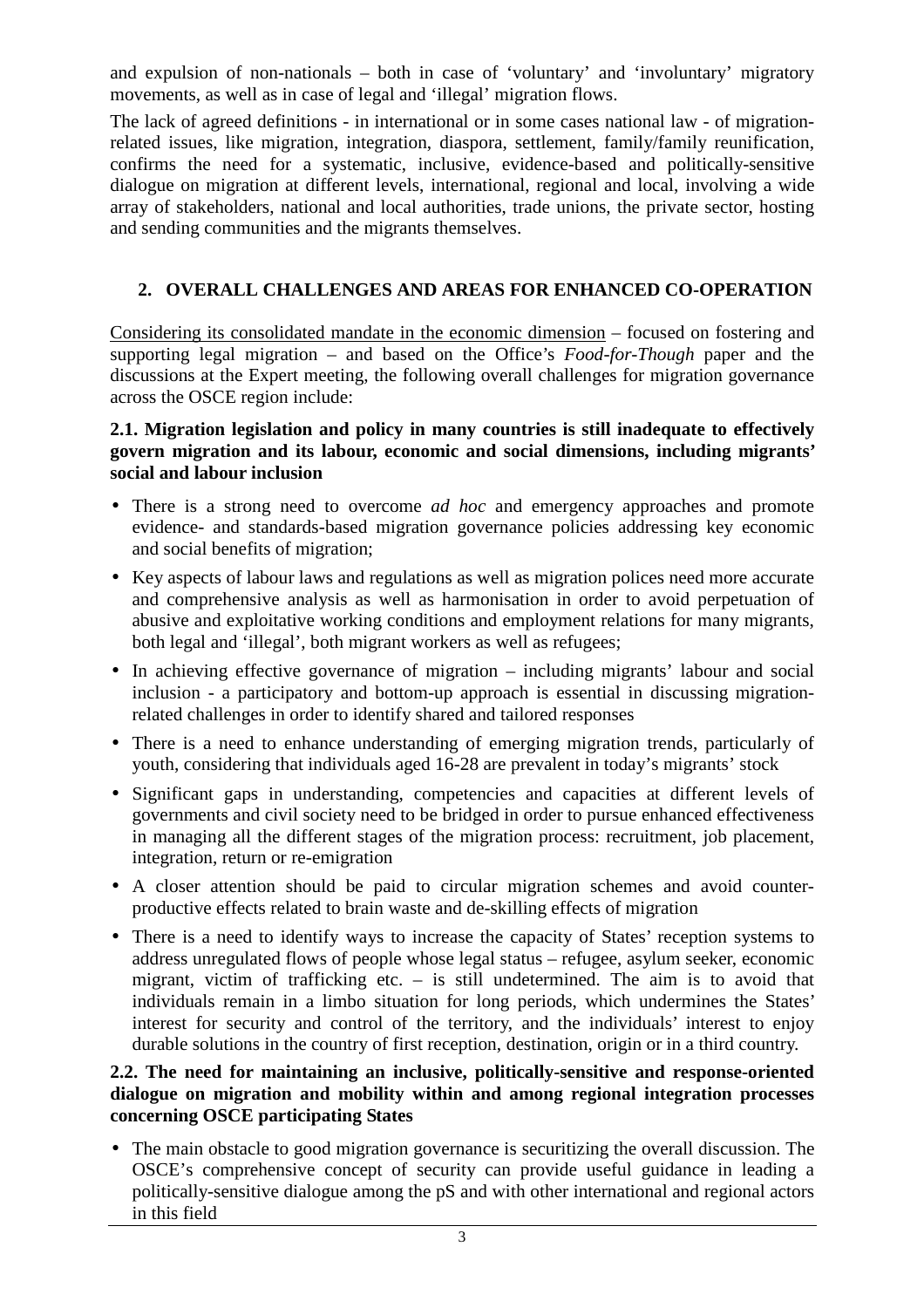- There is a need to avoid that sub-regional agreements on migration regimes turn into dividing lines in the OSCE region. A systematic and inclusive dialogue on migration is needed to bridge political visions and gaps
- Emerging relevant actors should be included in migration-related dialogue forums, like the private sector, trade unions, education/training institutions, migrants' associations, local authorities, hosting communities.

#### **2.3. Predominance of hostile narratives on migration that preclude developing effective migration policies as crucial to development and economic vitality while curbing exclusion and social polarization**

- The way migration is depicted bears political responsibilities. Widespread proliferation of public misperceptions, hostile political discourse and anti-migrant manifestations across the OSCE region discourages political will and public support for appropriate and safe legal migration regimes
- Evident confusion between migration generally and the specificity of refugees and the refugee concept has been propagated in the coverage and discourse on the surge of refugee arrivals to certain countries
- Media should be involved in promoting appropriate use of language when dealing with migration-related matters and adhere to deontological codes of conducts in this field (i.e. the Chart of Rome)
- There is the need to better understand the fears of hosting and migrant communities through innovative and ad *hoc* analysis in order to overcome the 'us-them' divide

### **3. PRIORITY AREAS FOR FUTURE ACTION OF THE OSCE/OCEEA**

In line with the above challenges, the OSCE/OCEEA has identified the following priority areas for the Office multiannual planning of activities:

**3.1. Continuing support to comprehensive migration policies** implementing the broad agenda of migration governance set out in the OSCE commitments. In the framework of this priority area, the Office will pay a special attention to *inter alia*:

*3.1.1. Empowerment and participation of migrant workers* - with a special attention to women - to facilitate integration in labour markets, employment and selfemployment/entrepreneurship. There is a strong need to enable the economic and legal environment so that migrants and refugees can express their potentialities for the benefit of countries of destination and origin. Keeping the labour environment free from exploitation practices is a substantial measure to preserve transparency and competitiveness of local economies and protect the labour rights of all workers, national and migrant, men and women;

*3.1.2 Migration and youth*, to make migration an empowering and educational experience so that the new generation can adapt effectively to a rapidly changing economic world;

*3.1.3 Fostering circularity of migration***:** the Office intends to explore ways for effective circularity of migration. In this area, return and re-emigration are notably challenging phases.

**3.2. Supporting effective engagement of local authorities** in addressing migration management, integration and related concerns by facilitating '*Glocal*' (Global-local) cooperation, bringing to bear global knowledge and good practices on challenges faced most immediately by local authorities;

*3.2.1. Exploring the 'resilience' of local communities* to the arrival and presence of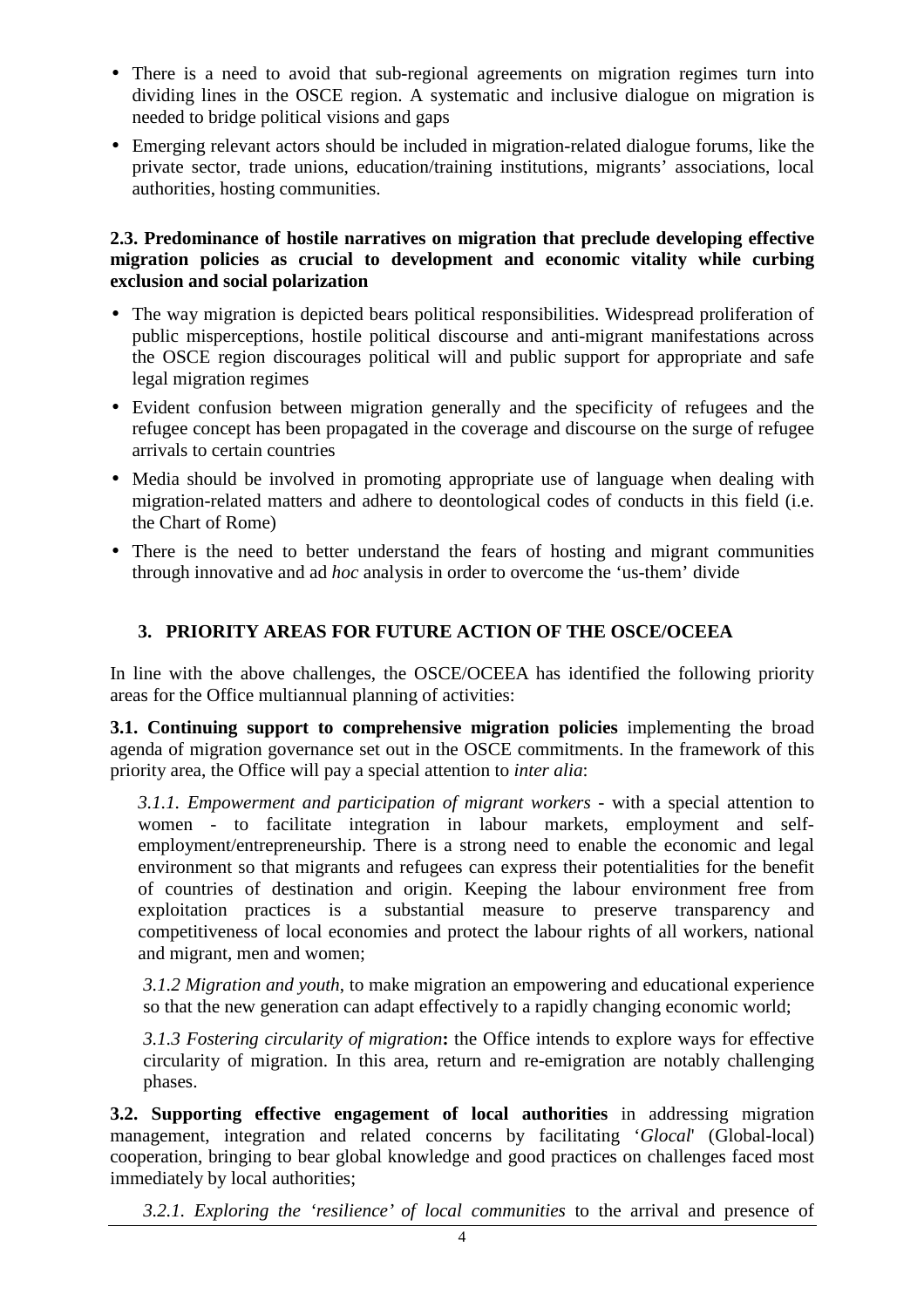migrants in order to improve local responses, including in case of sharp increase in unregulated migration flows.

Aware of the specificities of different sub-regions in the OSCE area, the Office will pursue a needs-based approach keeping in due consideration the peculiar aspects of migration trends and policies in each sub-region.

**3.3. Changing the narrative of migration** from threat to opportunity, from burden to resource, from exclusion to inclusiveness. Obtaining effective migration governance as well as public support and maintaining social cohesion require an informed, evidence-based approach, bridging gaps between perception and reality.

The proposed priority topics and operational areas for enhanced activity are in line with the current role and mandate of OSCE/OCEEA, in the second dimension. While properly placed as an integral component of the Economic Governance Unit, the Office role in migration governance would benefit from being more easily recognizable to external and expert partners and communities. What form or identity this could take, will be a subject for further internal consideration and external consultation.

### **4. OSCE/OCEEA ROLE AND ACTIVITY PILLARS**

- **4.1** *Facilitating dialogue and co-operation,* remains inherent and vital to the OSCE role and activity on migration. The OSCE/OCEEA in its mandate areas will build on its success in dialogue and cooperation on migration, towards fuller inclusion of issues covered and stakeholders. To this end, the Office will continue organizing specialized gatherings, meetings, seminars, workshops, conferences;
- **4.2** *Building the knowledge base for effective policy and implementation.* All of the above priorities require dedicated research and knowledge building. The Office will pay specific attention to policy-oriented research and will strive for sound and innovative methodologies pursuing a participatory approach;
- **4.3** *Producing practical guidance and conducting capacity-building.* This area of OSCE/OCEEA excellence remains crucial to supporting participating States, and is essential to address the topic concerns;
- **4.4** *Supporting formulation and implementation of policies and initiatives in line with the OSCE commitments*. This area will be reinforced through more focused actions --such as country advisory support visits—to promote tailored policy-making and institutional capacity-building. OSCE/OCEEA could further assist participating countries with expert assessments on needs, determining responses and measuring progress to enhance implementation of commitments, including voluntary reporting.

### **5. THE ROLE OF FIELD OPERATIONS**

A particular OSCE comparative advantage is its field presence. There is an ongoing discussion on the role of FOs in the short-term and emergencies migration-related responses Yet, the OSCE long-term efforts to support improved migration governance could usefully rely to a greater degree of involvement of Field Operations vis-à-vis participating States, including as well local authorities. Field Operations would be particularly relevant in assessing needs, exchanging experiences, piloting and solidifying positive practices, enhancing the dialogue among concerned countries and facilitating co-operation with other actors in the field. Indeed, migration governance and management models and practices need to be adapted to the specific features of local contexts.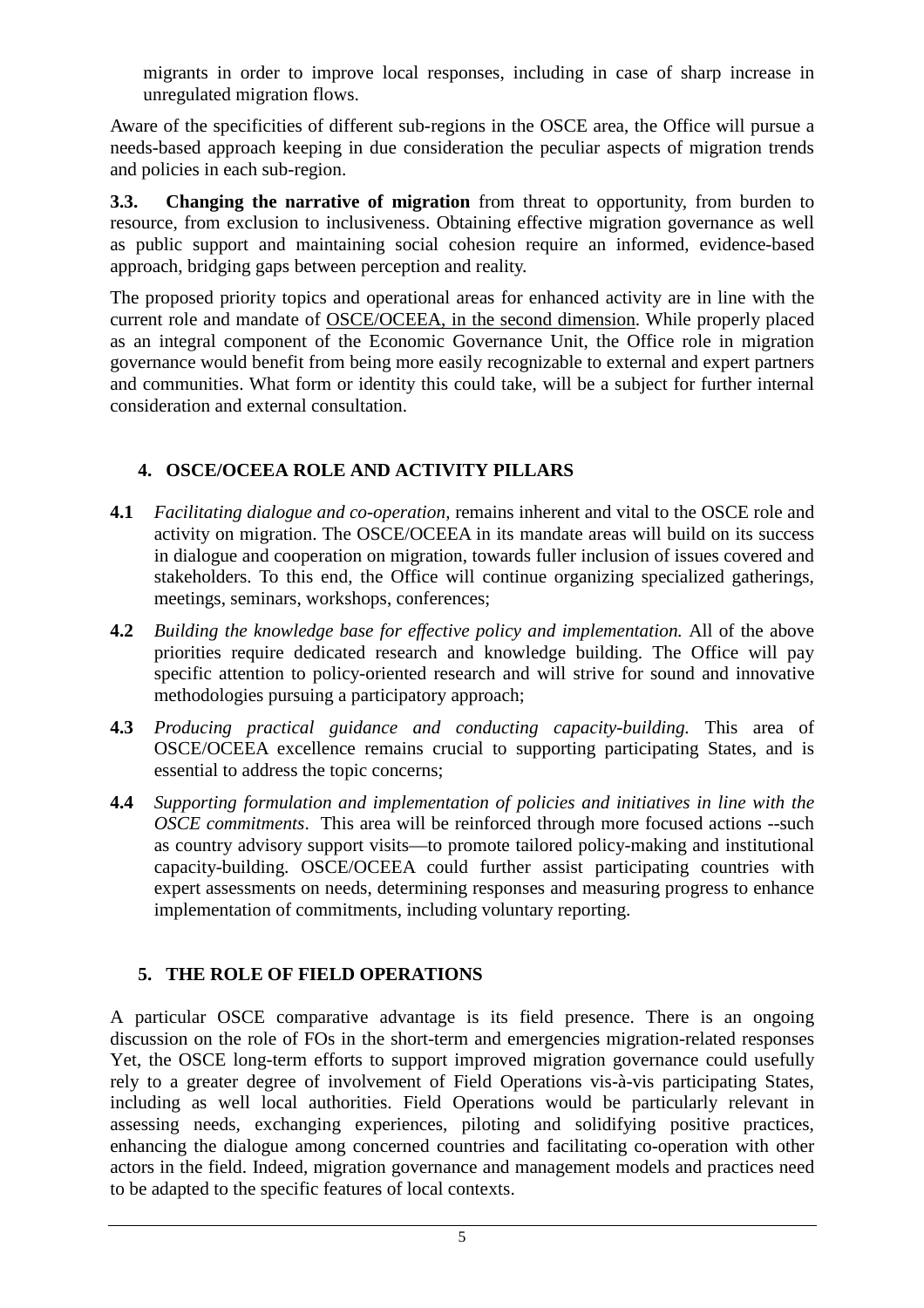The following challenges to foster a role of FOs in the area of migration governance can be identified:

- **5.1 Planning and co-ordination**: joint planning of activities, communication and coordination between FOs and OSCE Executive Structures addressing migration-related concerns can be streamlined in order to be more effective. Guiding documents could be also developed in order to foster coherence and consistency in approaching migration governance at the level of the Secretariat and at field level.
- **5.2 Improving responsiveness**: in order to improve responsiveness in the field of migration governance at filed level, where relevant, determine approaches to enhance the capacity and competences of FOs, including by training, assigning staff with specialized competences, and/or providing 'back-up' support from OSCE/OCEEA and/or external experts, through - for example - projects or short-term assignments, including exploring ways to exchange/second personnel with other international/regional organizations.

### **6. RESOURCES**

The discussion among relevant experts on 17 June 2016, distilled in these key findings, show the current potentialities for an enhanced role of the OSCE in the economic dimension, based on its consolidated mandate and experience. The OSCE/OCEEA is ready to take on further responsibilities and renew its impetus towards greater effectiveness and coherence of migration governance in the OSCE region. Indeed, these *key findings* pave the way to the elaboration of a multiannual planning and the enhancement of advisory, research as well as capacity-building tools and activities in line with the identified priorities that will be proposed for funding to relevant donors.

Yet, such potential can be fully harvested only with **adequate financial and human resources.** In order to carry out its role and related activities, the OSCE/OCEEA relies significantly on Extra-Budgetary contributions. On the other hand, out of the current 5 fulltime staff working at the Economic Governance Unit - of whom 2 contracted and 3 seconded officers – only one seconded officer deals with the Office migration-related portfolio. The high turn-over of seconded personnel hinders significantly enhanced effectiveness and continuity of efforts vis-à-vis a growing workload and requests for assistance from an increasing number of participating States. The Office would therefore benefit at least from one additional contracted position – responsible for the migration-related activities - in addition to the existing seconded one.